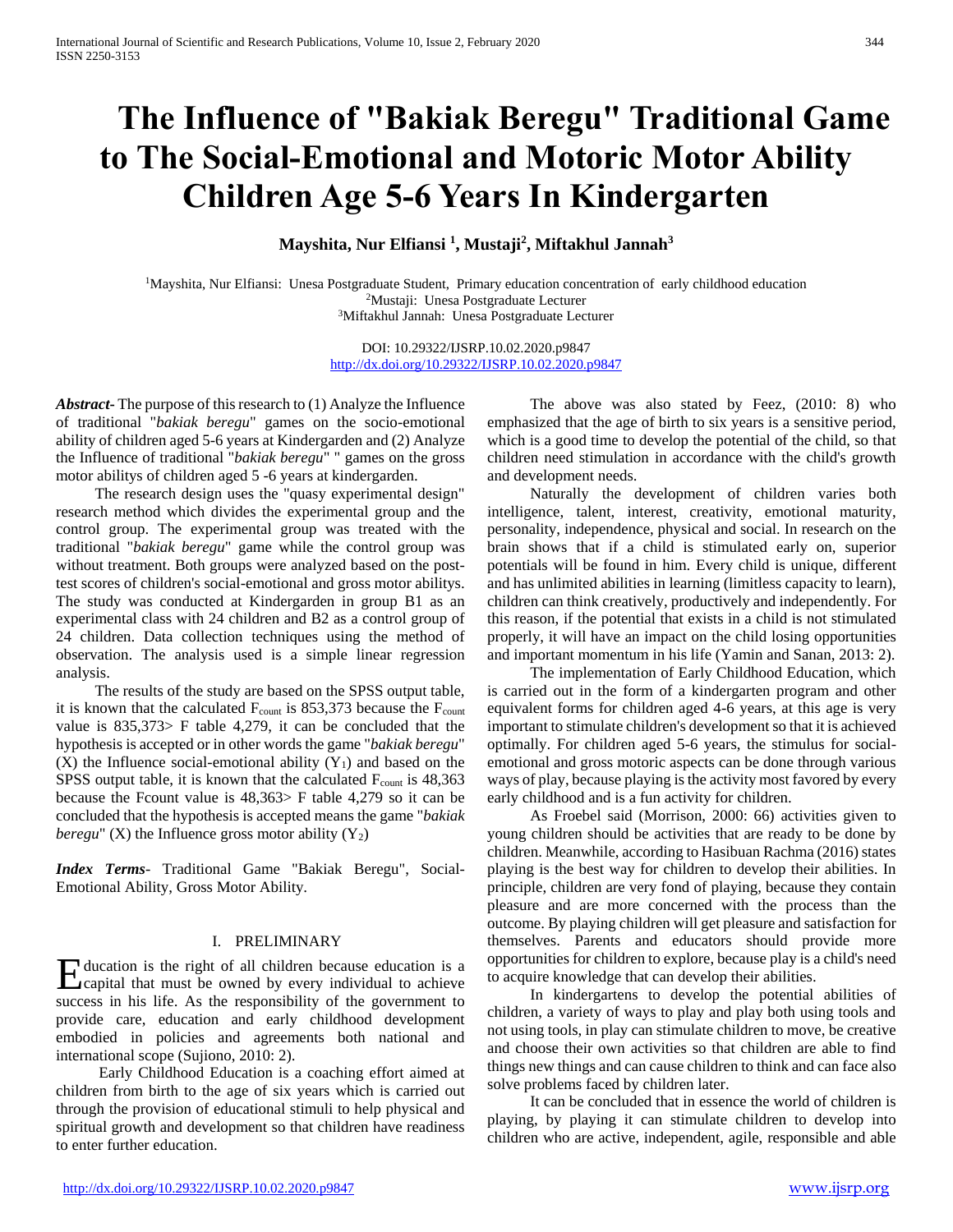to become problem solvers for themselves. Meaningful play will give satisfaction because children will gain new experiences.

 Williams (2007) also states that children's social-emotional development is largely determined by the quality of physical health, nutrition, motor and intellectual and psychological conditions of the family environment. Therefore, the teacher's role as a facilitator can design games that can develop the child's social-emotional aspects. Likewise with motor development both gross motor and fine motor motor abilitys can be seen when playing with peers at school, in this study specializing in gross motor abilitys. Morisson (2000) revealed that gross motor development is children's learning which focuses on body movements, where body movements play an important role for children's lives, especially related to their social behavior and life. According to Hasibuan Rachma, and Jannah (2017) gross motor is the movement of parts of the body that are instructed by the brain to regulate the movements that require and use large muscles such as hand muscles, leg muscles of parts of the body. Motor development has an important role in children, from a number of research results show there is an influence between gross motor abilitys and social-emotional abilities of children (Dunn et al., 2007). So that children do not have problems with socialemotional life and gross motor abilitys of children, it is necessary to guide early on children both done by teachers at school and by parents at home.

 Naturally children really like activities associated with playing outside the classroom (outdoor learning) or often called learning outside. Learning outside the classroom can be designed through traditional games, one of which can develop children's gross motor abilitys, through this traditional game also needs to be introduced to children to preserve the nation's culture that has been abandoned and unknown to children because of the emergence of modern games. For this reason, teachers need to provide traditional games that can develop two aspects of development, namely aspects of children's social-emotional and gross motor abilitys.

 Introducing traditional games, especially in this research, the game *"bakiak"* is necessary for early childhood, because at this time children are not familiar with traditional games because of the emergence of modern games and play tools such as one example of the game *"gejet"* / HP so that children are engrossed in play individuals without knowing their social anymore. Traditional games need to be introduced to children so that children know and know how rich the Indonesian people will be to a variety of traditional cultures and games.

 The gross motor characteristics of children aged 5-6 years can express movements with varying rhythms, therefore, teachers can introduce games that can train dexterity, speed, strength, flexibility, and accuracy of the coordination of the muscles of the hands, feet and eyes, and one of which can be introduced through traditional games.

 While developing children's social-emotional abilities are needed so that children can get to know the environment around the child. Both of these abilities, namely social-emotional and gross motoric abilities of children are needed to develop other aspects of children's abilities.

 Problems in the field, especially in traditional kindergarten institutions, games are only used as games that are specifically displayed in competitions, so that it is rarely encountered in today's digital era, children can play traditional games in their schools. From these conditions the researchers wanted to further examine, analyze more deeply about the Influence of traditional "*bakiak beregu*" games on the socio-emotional ability of children aged 5-6 years at Kindergarden.

 Based on the background of the problem above, then the problem can be formulated as follows: (1) is there the influence of traditional *"bakiak beregu"* games on the social-emotional ability of children aged 5-6 years in kindergarten?, and (2) is there any influence of the game traditional *"bakiak beregu"* on gross motor abilitys of children aged 5-6 years at kindergarten?

#### II. RESEARCH METHODS

 This research is included in the experimental research design, which uses a quasi experimental. Experimental research, according to Arikunto (1992: 31) is "a way to find a causal relationship between two factors that are intentionally caused by researchers by reducing other factors that can interfere". Meanwhile, according to Sugiyono (2012: 4) argues that "Experiment is a research that seeks to find the effect of certain variables on other variables under tightly controlled conditions". According to Cresswel (2008: 60) states that: Experimental designs (also called intervention studies or group comparison studies) are procedures in quantitative research in which the investigator determines whether an activity or material makes a difference in results for participants.

 The conclusion of the above opinion that the experimental design is a series of experimental activities with the aim to investigate a matter or problem to obtain results, with the aim to measure the influence of independent variables, namely the traditional game of *"bakiak beregu"* (X) on the dependent variable, namely social-emotional ability  $(Y_1)$  and gross motor ability  $(Y_2)$ . Can be described as follows:



Figure 1. Relationship Between Variables Free And Bound Variables

Information :

- X (Independent Variable) Free Variable,
- namely: Traditional *"Bakiak beregu"* Game
- Y (Dependent Variable) Bound Variable
	- that is ; Y1: Social-Emotional Ability
		- Aged 5-6 years
	- Y2: Gross Motor Ability Aged 5-6 years
	- Relationship of Free Variables and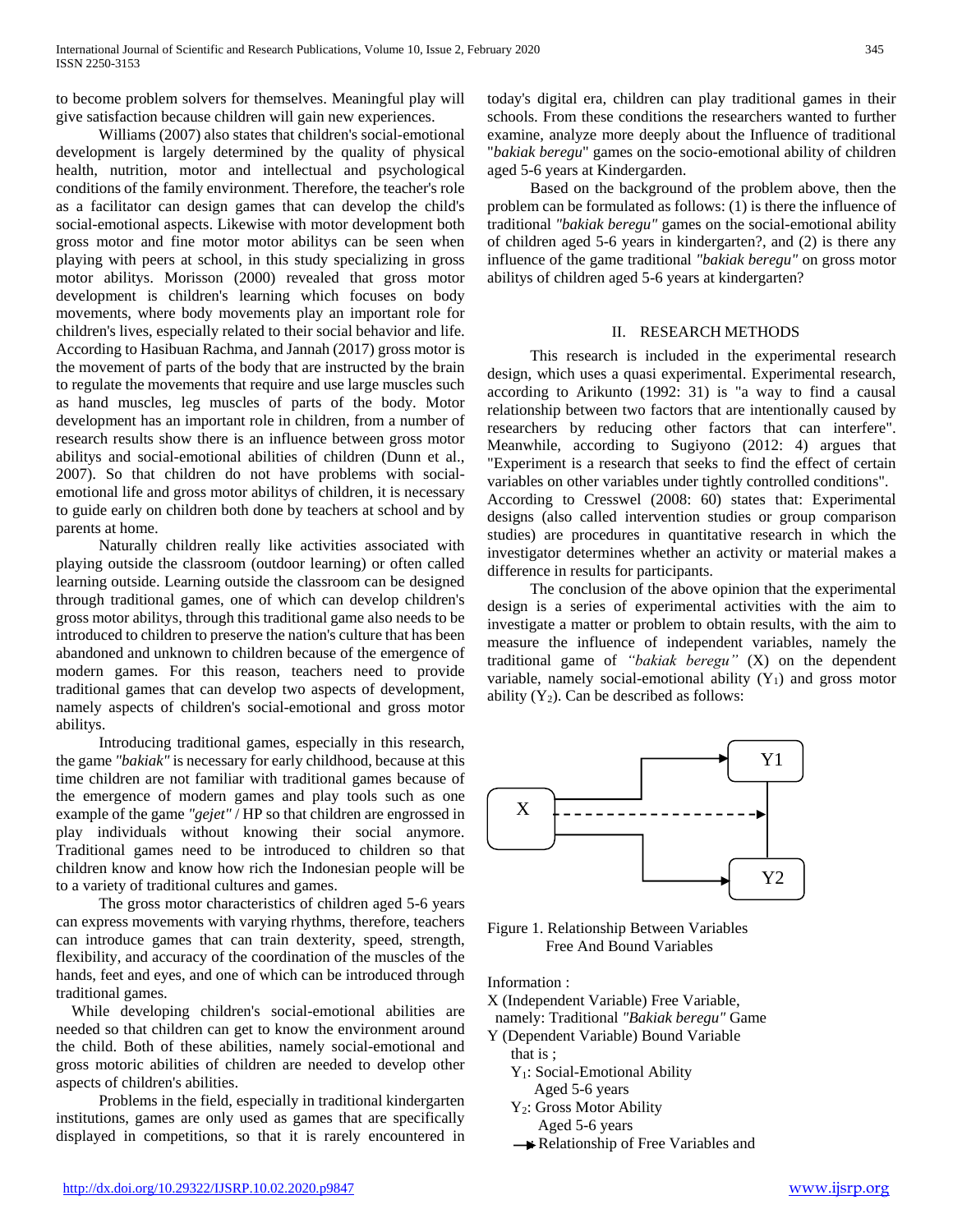# Bound

 This experimental method is used with considerations in accordance with the research objectives to analyze the Effect of Traditional *"Bakiak beregu"* Games on the Social-Emotional and Gross Motor Ability of Children Aged 5-6 Years at Kindergarten. This study uses a static group design that divides research participants into two experimental and control groups. The division of groups is not done by randomization, matching, or blocking, but directly using 2 groups that already exist (Jannah, 2016). So in this study conducted in two groups namely; (1) the experimental group, and (2) the control group. The two groups were treated differently, the experimental group used the traditional *"bakiak beregu"* game, while the control group (used conventional learning as programmed in kindergarten),

 Based on the experimental research design the static group design of the researcher determines which group is the experimental group and which will be the control group. The experimental group was given treatment using the traditional game of *"bakiak beregu"* to measure social-emotional and gross motor abilitys.

 Based on the research design above, the research steps to be carried out by the researcher are as follows;

# **a) Preparation Stage**

- 1) Arranging the steps of the traditional *"bakiak beregu"* game
- 2) Instrument adaptation process
- 3) Trial of research instruments

# **b) Implementation Stage**

Doing learning using the traditional game *"bakiak beregu"* on the experimental group. The steps taken are as follows:

1) traditional *"bakiak beregu"* game in the experimental group to observe children's social-emotional and gross motor abilitys

2) the control group observed children's social-emotional and gross motor abilitys

3) analyze differences in social-emotional and gross motor abilitys of children, with the treatment of traditional *"bakiak beregu"* games (using statistical tests)

# **c) Implementation of Posttest**

Provide posttest for the experimental and control class to find out the differences in children's social-emotional and gross motor abilitys

# **d) Data Processing Stage**

1) Analyze research data.

2) Draw conclusions from the influence of traditional *"bakiak beregu"* games on children's social-emotional and gross motor abilitys.

## **A. Research Variables and Operational Definitions 1. Research Variables**

 Variables are anything in the form of what is determined by researchers to be studied in order to obtain information about the results of the study, then drawn conclusions. Variables in the study are:

1) Free Variable  $(X)$  = Game

Traditional *"bakiak beregu"*

- 2) Bound Variable  $(Y)$  =
- Y1: Social-Emotional Ability

# Y2: Gross Motor Ability

# **2. Definition of Variable Operations**

 According to Nazir (2009) states that the operational definition of a variable is a definition that is given to variables by giving meaning, or specifying activities. The operational definitions of the variables in this study are:

 1) Traditional game "*bakiak beregu"*, is an alternative to traditional games played by children in teams with their friends using *"bakiak"* or also called *"klompen"* or *"sandals"* made of wood which are played by 3 children by walking and stepping together.

 2) Social-emotional ability, to get used to socializing children with their peers, the process when children learn values and behaviors that can be accepted by the environment, which specializes in; (1) cooperative attitude with friends, (2) understanding the rules of the game and (3) showing sportsmanship in carrying out the game of *"bakiak beregu"*.

 3) Gross motor ability that is measure gross motor abilitys that specialize in indicators; (1) coordinate body movements to train flexibility, (2) balance and agility, abilityfully changing body position when walking by using the clogs together with friends and (3) coordinating eye-foot-hand-head movements when carrying out game activities "bakiak beregu".

 Below is described the tool game *"bakiak beregu"* and the way children walk using the tool "bakiak beregu" (see figure 1) below;

## **Figure 2. Game tool** *"bakiak beregu* **for 3 children players**





**Figure 3. The** *"bakiak beregu"* **game with 3 children players**

# **B. Research Subjects**

 The subjects of this study were children of Group B aged 5-6 years in Kindergarten as many as 24 children (B1) as the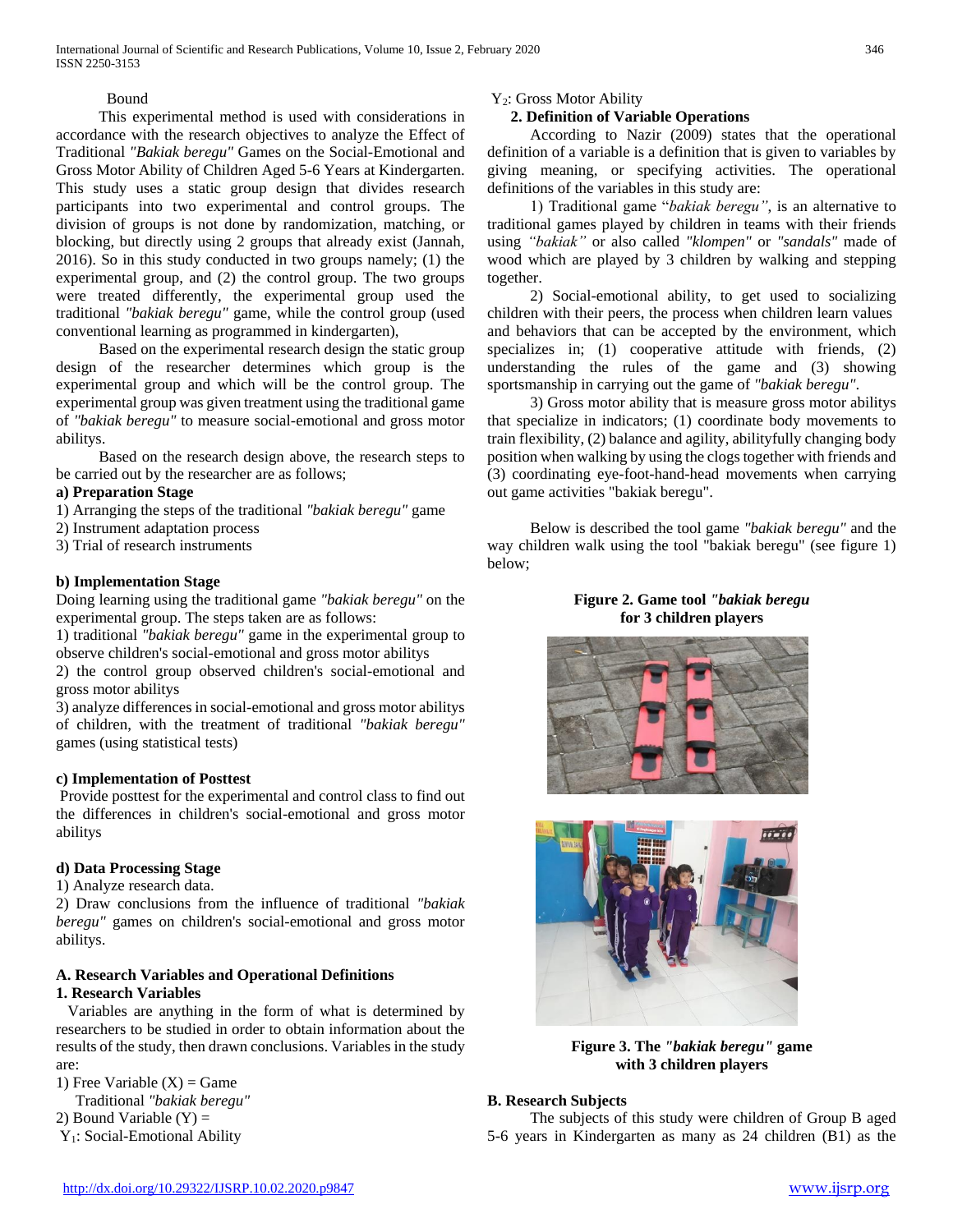experimental group and as many as 24 children (B2) as a control group. The subjects of this research are explained below:

**Table 1. Research Subjects**

| <b>THE</b><br><b>INSTI</b><br><b>TUTI</b><br>ON | <b>GROU</b><br>Р | <b>NUMBER</b><br>ОF<br><b>CHILDRE</b><br>N | <b>INFORMAT</b><br><b>ION</b> |
|-------------------------------------------------|------------------|--------------------------------------------|-------------------------------|
| Kinder<br>garden                                | B.1              | 24 children                                | Experimental<br>Group         |
|                                                 | B.2              | 24 children                                | Control group                 |
| <b>AMOUNT:</b>                                  |                  | 48 children                                |                               |

#### **1) Research Instruments**

 The research instrument is a tool chosen by researchers in data collection. Margono (2010) defines an instrument is a data collection tool that must be designed and made in such a way that it produces empirical data as it is. In line with Margono (2010), Sugiyono (2012) also defines the meaning of the instrument is the assessment used to measure the value of the variables studied with the aim of producing accurate quantitative data.

#### **a. Test Instrument**

1) Test the Validity of Instruments

 The instrument is said to be valid if the instrument can be used to measure what should be measured (accuracy), according to Maolani and Cahyana (2015) validity is a quality that shows the suitability of the measuring device with the objectives measured / what is measured. According Siregar (2015) states that the validity or validity is to show the extent to which a measuring instrument is able to measure what you want to be measured.

 Test the validity of each item using an item analysis, which correlates the score of each item with a total score, items that have a positive correlation with criteria (total score) and high correlation show that the item has a high validity. Sugiyono (2012) states that the observation item is declared valid or meets the requirements if  $r = 0.3$  and if less than that value  $(< 0.3)$  is declared invalid.

#### 2) Instrument Reliability Test

 The instrument is said to be reliability if the instrument is used several times to measure the same object producing the same data or constancy (Creswell, 2016). Maolani and Cahyana (2015) define reliability is a quality that shows the consistency of the equivalence or stability of a measurement made.

 This instrument is said to be reliable if the reliability coefficient obtained is at least 0.6 or 0.6 and above using the alpha cronbach method and is calculated using the help of SPPS software version 20.

#### **C. Data Analysis Techniques**

 According to Maolani and Cahyana (2015) in quantitative research, data analysis is an activity after the research is completed. According Siregar (2015) suggested when doing the data analysis process the thing to remember is knowing the exact analysis tools (statistical tests).

 Data analysis in quantitative research is an activity carried out after collecting data from research subjects (Sugiyono, 2012). The statistical data used in this study are parametric statistics, mostly used to analyze data. Furthermore, after getting the data the researcher analyzes it with the following steps:

#### **1. Normality Test**

 Normality test aims to determine whether the data taken is normally distributed data or not. This normality test uses one sample Kolmogrov test with calculations using SPSS version 20 software.

#### **2. Homogeneity Test**

 Homogeneity test is a test of whether or not the variances of two or more distributions are equal. Homogeneity test is performed to determine whether the data in variables X and Y are homogeneous or not

#### **3. Linearity Test**

 This Linearity Test aims to determine whether two variables have a significantly linear relationship or not. This linearity test uses the test of linearity with its calculations using the help of SPSS software version 20.

#### **4. Hypothesis Testing**

#### **a) Independent sample t-test**

 The selected data is normally distributed and the variance is homogeneous, so to test the hypothesis the independent sample t-test is used. This test is used to find out whether there is a difference in the average value between two groups of data that have been explicitly separated, meaning that there is no member of group B1 to be group B2. The calculation of the two independent sample tests is presented in the form of SPSS software version 20. By conducting an independent sample t-test, the researcher wants to see the difference between the experimental and control groups. T value compared with the table value at 5% significance level (db = n-2). If the price of t is  $lt$ t table, then H0 is accepted.  $t_{\text{count}}$  t<sub>table</sub> then H0 is rejected.

#### **b) Simple Linear Regression**

#### **Analysis**

 Simple Linear Regression is a statistical method that functions to predict the extent of the causal relationship between variables that underlie predictions or predictors of predicted variables called Criteria Variables. The Cause Factor is generally denoted by X or also called Predictor while the Variable Effect is denoted by Y or also called Response. When there is only one predictor variable, the prediction method is called Simple Regression.

 Simple Linear Regression or often abbreviated as SLR (Simple Linear Regression) is also one of the statistical methods used in production to make predictions or predictions about the characteristics of quality and quantity. Regression analysis as a prediction tool will find a regression equation that is used to determine the magnitude of variation that occurs in the variable Y (criteria) based on data contained in the variable X (predictor).

Simple regression analysis is used to predict or test the effect of one independent variable or independent variable on the dependent variable or dependent variable. If the score of the independent variable is known then the score of the dependent variable can be predicted in magnitude. Regression analysis can also be done to determine the linearity of the dependent variable with its independent variable.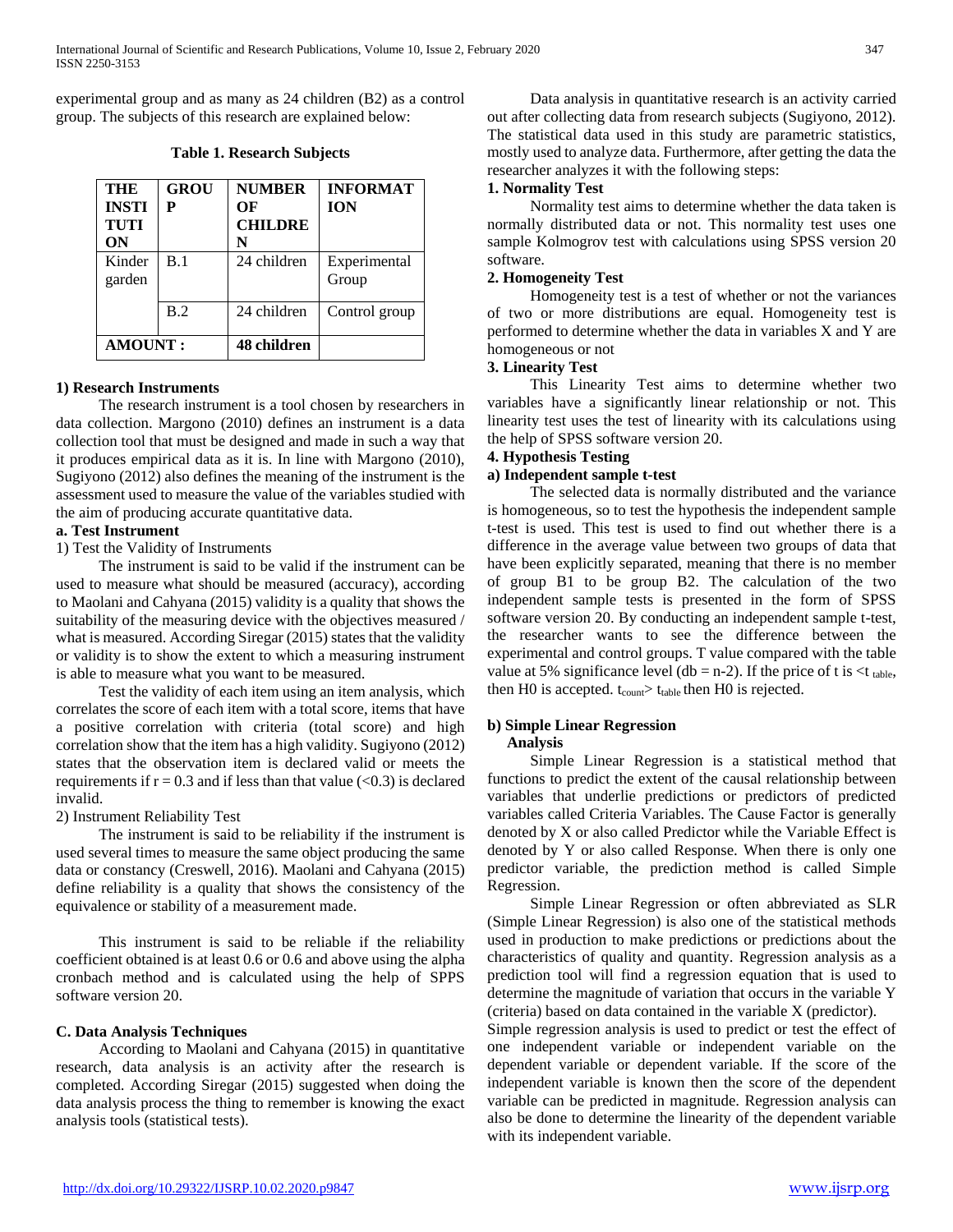International Journal of Scientific and Research Publications, Volume 10, Issue 2, February 2020 348 ISSN 2250-3153

Simple linear regression analysis consists of one independent variable (predictor) and one dependent variable (response), with the equation:

 $Y = a + bX$ 

Information

Y : dependent variable a : regression constant

bX : Derived value or increase in independent variable

Basis for Making Simple Regression Test Decisions; Decision making in a simple regression test can refer to two things, namely by comparing the value of t arithmetic with the value of t table, or by comparing the significance value with a probability value of 0.05, as follows;

#### **a) Compare t arithmetic with**

 **t table:**

- 1) If the value of t arithmetic> than t table, meaning that the independent variable (X) affects the dependent variable (Y).
- 2) If the value of t is calculated  $\leq$  instead of t table, it means that the independent variable (X) has no effect on the dependent variable (Y).

## **b) Compare the significance value with a probability**

 **of 0.05**

- 1) If the significance value  $\leq$  of the probability value is 0.05, it means that the independent variable (X) significantly influences the dependent variable (Y)
- 2) If the significance value> probability value is 0.05, it means that the independent variable (X) does not significantly influence the dependent variable (Y).

# **c) Compare Fcount and Ftable**

- 1) If the value of Fc<sub>ount</sub>> F<sub>table</sub>, then the hypothesis is accepted. This means that the independent variable (X) affects the dependent variable (Y).
- 2) If the value of Fcount  $\langle F_{table}$ , the hypothesis is rejected. This means that the independent variable (X) does not affect the dependent variable (Y).

#### **d) Compare the significance value (Sig.) Of the ANOVA output**

1) If the Sig.  $<0.05$ , then the hypothesis is accepted. This means that the independent variable (X) affects the dependent variable (Y).

2) If the Sig.  $> 0.05$ , then the hypothesis is rejected. This means that the independent variable (X) does not affect the dependent variable (Y).

 In this study, multiple linear regression test to determine the effect of traditional game *"bakiak beregu"* (X) on social-emotional ability  $(Y_1)$  and gross motor ability  $(Y_2)$  Significance test determines the significance level of 5% significance level ( $\alpha$  = 0.05), if  $-\text{table} \leq t_{\text{count}} \leq t_{\text{table}}$ , then H0 is accepted, whereas if  $t_{\text{count}}$  $t_{table}$ , then H0 is rejected.

#### III. RESULTS AND DISCUSSION

 Results of research on "The Influence of *"Bakiak Beregu"* Traditional Game To The Social-Emotional And Gross Motor Ability Children Age 5-6 Years In Kindergarten", the results of this study are fully described as follows:

#### **A. The Effect of Traditional** *"Bakiak beregu"* **Games on Social Capabilities of Children 5-6 Years**

 In this study there are two groups namely the experimental and control groups, in both groups have the same characteristics both in terms of age and the same class / group.

 The experimental group is a group that is given treatment (treatment) traditional game *"bakiak beregu"* as much as 8 times during the research process of the traditional game *"bakiak beregu"* as a treatment action given by the experimental group to be investigated during the research process. The duration of the game in one day is 2 hours for the entire experimental group from the initial activity to the closing activity, while the control group (follows the learning according to the schedule set by the teacher). The game steps carried out at the time of the study were described as follows:

 1) Initial activity (30 minutes) begins with the child making a large circle (crycle time) while holding hands.

2) Praying activities before playing and learning

 3) The teacher submits the material and rules of playing the traditional game *"bakiak beregu".*

 4) Core activities (60 minutes) which include the teacher demonstrating the procedures for playing the traditional *"bakiak beregu"* game from beginning to end, the teacher chooses 3 children to be volunteers in the group game while the other children as spectators,

 5) Children stand in their respective groups by forming a vertical row, after that the game starts according to the rules of the game that have been agreed upon together.

 This study uses the traditional *"bakiak beregu"* game designed for children aged 5-6 years to improve children's socialemotional abilities. Activities that can develop children's socialemotional abilities can be seen in the results of this study: (1) children are able to play with peers, (2) children can find out their friends' feelings and respond appropriately, (3) show sportsmanship, share with others, (4) understand the rules of the game when playing, and (5) are cooperative with friends.

 Children are part of social creatures, social attitudes that often arise in early childhood in the presence of friends with peers who are comfortable for children. but it is not enough to just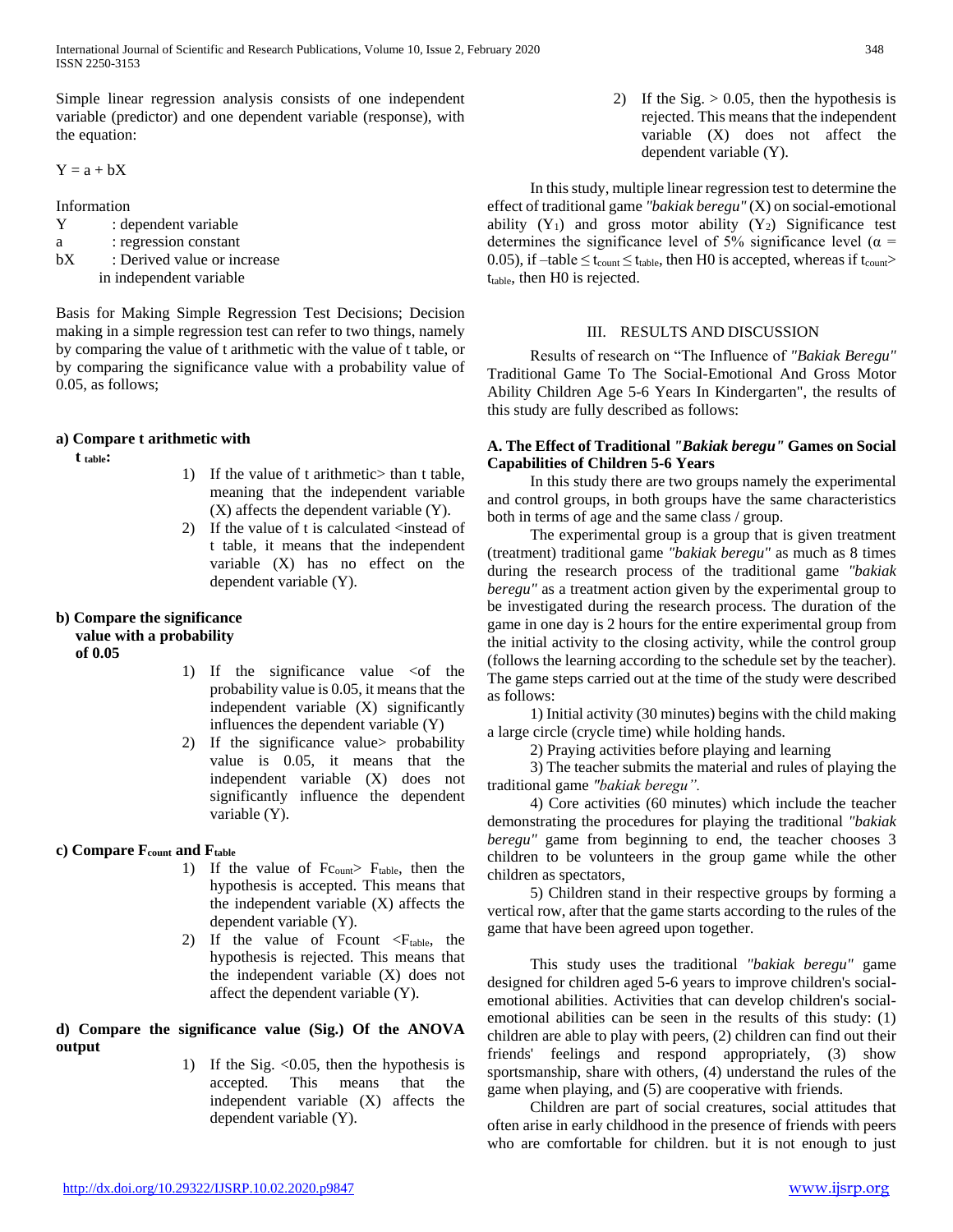introduce and stimulate the social-emotional abilities of children from friends alone, the traditional game *"bakiak beregu"* can stimulate aspects of children's social-emotional abilities optimally through various activities as varied as children do when playing traditional games *"bakiak beregu".* These activities include training sportsmanship through shaking hands before playing, orderly in line, following the rules of the game and giving rewards for completing. Once the importance of aspects of the child's social-emotional ability to be stimulated early on. Socialemotional attitude is very important to connect with others, which requires socialization in terms of behavior.

 In this study, the importance of making social emotional development programs for children from an early age is structured through a variety of traditional games, one alternative is the traditional game *"bakiak beregu"*. Children are facilitated with fun games. Opportunities to play with others can be contained and can optimally stimulate social-emotional attitudes that have not yet emerged through the traditional game of *"bakiak beregu".*

 In this study, it was found that children who play by getting treatment from traditional *"bakiak beregu"* games will be better than children who play without treatment. This can be proven from the results of the research in the SPSS output table, it is known that the Fcount value is  $835,373$  because the F<sub>count</sub> value is  $835,373$ Ftable 4,279, it can be concluded that the hypothesis is accepted meaning that the traditional game of *"bakiak beregu"* (X) affects social-emotional ability  $(Y_1)$ .

 Based on these results, that the traditional game of *"bakiak beregu"* can develop aspects of children's social-emotional abilities. early on, especially in activities. Activities carried out by children in traditional *"bakiak beregu"* games, which specialize in; (1) cooperative attitude with friends, (2) understanding the rules of the game and (3) showing sportsmanship in carrying out the traditional *"bakiak beregu"* game, through play that is fun and meaningful for children can optimize all aspects of the socialemotional abilities that exist in each child.

## **B. Effects of Traditional "Bakiak beregu" games on Rough Motor Abilitys of Children 5-6 Years**

 The traditional game of *"bakiak beregu"* influences the gross motor abilitys of children aged 5-6 years at Kindergarten, in this study there are two groups namely the experimental and control groups that have the same characteristics both in age and in groups / classes. This is proven based on the SPSS output table, it is known that the  $F_{\text{count}}$  value is 48,363 because the  $F_{\text{count}}$  value is  $48,363 > F_{table}$  4,279, so it can be concluded that the hypothesis is accepted meaning that the traditional game of *"bakiak beregu"* (X) affects the gross motor ability  $(Y_2)$ .

 A child's gross motor abilitys are body movements that use large muscles or most of the muscles in the body and all parts of the body.

 The gross motor in this study is devoted to; (1) coordinating body movements to train flexibility, (2) balance and agility, (3) skilled at changing the position of the body when walking using *"bakiak"* together with friends and (4) coordinating eye-foot-hand movements - head when carrying out the game activities *"bakiak beregu".*

 This game is played outside the classroom (out door learning) because playing outdoors can motivate children to be more active, energetic, and physically and psychologically

healthy. Outdoor games will encourage children to be healthy and influential in developing children's behavior patterns for life.

 This research is one alternative to develop gross motor abilitys of children aged 5-6 years. Children are facilitated with fun games. Play opportunities to move freely, actively and energetically as the main activity of children.

 So that the child's gross motor abilitys are increasingly optimal because the child will explore all members of the body through play that is fun. Children gain experience in developing gross motor abilitys.

 Based on the description above it can be concluded that through the traditional game activities of *"bakiak beregu"*, children are increasingly active in developing gross motor abilitys and provide opportunities to be able to play with the traditional game of *"bakiak beregu"* in a fun way. Because playing fun can optimize all aspects of child development.

 Besides playing directly affects all aspects of child development and children learn about themselves, others, and their environment.

## IV. CLOSING

## **A. Conclusions**

 Based on the results of research on "The Influence Of *"Bakiak Beregu"* Traditional Game To The Social-Emotional And Gross Motor Ability Children Age 5-6 Years In Kindergarten", it can be concluded and suggestions from the results of this study are as follows:

 1. Traditional *"Bakiak beregu"* games significantly influence the social-emotional abilities of children aged 5-6 years. This is evidenced by the existence of a significant difference between the social-emotional abilities of children from the experimental and control groups, namely the social-emotional abilities of the experimental group are better than the control group.

 2. Traditional *"Bakiak beregu"* games significantly influence the gross motor abilitys of children aged 5-6 years. This is evidenced by the existence of a significant difference in the gross motor abilities of children from the experimental and control groups, namely the gross motor abilities of the experimental group better than the control group, it can be concluded that there is a significant difference in the post-test scores between the experimental and control groups

# **B. Suggestions**

 Based on the conclusions from the results of the study with the title ''The Influence Of *"Bakiak Beregu"* Traditional Game To The Social-Emotional And Motoric Motor Ability Children Age 5-6 Years In Kindergarten", then the following suggestions can be made:

 Proving the traditional game *"bakiak beregu"* as an alternative to traditional games to develop aspects of socialemotional and gross motor abilitys of children aged 5-6 years, then this activity can be programmed even more varied.

 So that the child does not get bored and will certainly have an impact the child likes to go to kindergarten. Teachers can combine more challenging activities to stimulate other aspects needed in children aged 5-6 years from an early age.